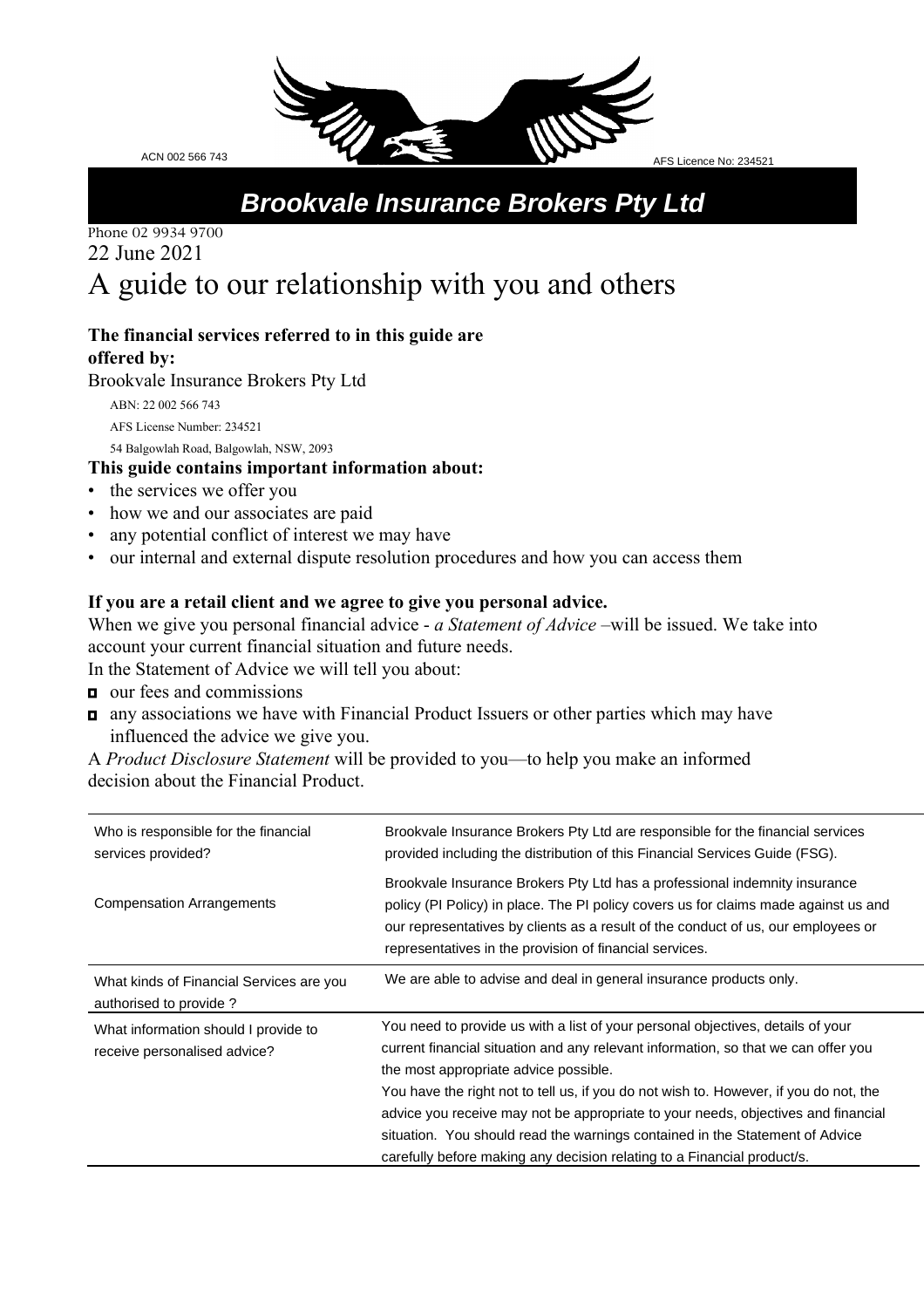| What information do you maintain in<br>my file and can I examine my file? | We maintain a record of your personal profile including details of your objectives,<br>financial situation and needs. We also maintain records of any recommendations<br>made to you.<br>We are committed to implementing and promoting a privacy policy, which will ensure<br>the privacy and security of your personal information. A copy of our privacy policy is<br>available on our web-site www.bib.com.au. If you require a copy please call.<br>If you wish to examine your file please ask us. We will make arrangements for you to<br>do so.                                                                                                                                                                                                                                                                             |
|---------------------------------------------------------------------------|-------------------------------------------------------------------------------------------------------------------------------------------------------------------------------------------------------------------------------------------------------------------------------------------------------------------------------------------------------------------------------------------------------------------------------------------------------------------------------------------------------------------------------------------------------------------------------------------------------------------------------------------------------------------------------------------------------------------------------------------------------------------------------------------------------------------------------------|
| How can I give you instructions<br>about my Financial Product/s?          | You may tell us how you would like to give us instructions. For example by<br>telephone or email, however all instruction should be confirmed in writing.                                                                                                                                                                                                                                                                                                                                                                                                                                                                                                                                                                                                                                                                           |
| Cooling Off period                                                        | A cooling off period may apply to an insurance policy issued to you as a retail<br>client. During the period you may return the policy. Details of your cooling off rights<br>will be included in the relevant Product Disclosure Document                                                                                                                                                                                                                                                                                                                                                                                                                                                                                                                                                                                          |
| Cancellation                                                              | If cover is cancelled before the expiry of a policy and after the cooling off period, we<br>will refund to you only the net return premium (excluding commissions) we receive<br>from the Insurer. Fees may also be charged.                                                                                                                                                                                                                                                                                                                                                                                                                                                                                                                                                                                                        |
| Will anyone be paid for referring me to<br>you?                           | Where you have been referred to us by someone else, if we pay them a fee or<br>commission in relation to that referral, we will tell you in the Statement of Advice<br>who will receive that fee or commission and the amount they will receive.                                                                                                                                                                                                                                                                                                                                                                                                                                                                                                                                                                                    |
| What should I do if I have a<br>complaint?                                | 1. Contact us and tell us about your complaint. Brookvale Insurance Brokers Pty Ltd.<br>is a member of the Australian Financial Complaints Authority (AFCA).<br>2. If your complaint is not satisfactorily resolved within 21 days, please contact<br>Michael Olofinsky on 9934-9700 or put your complaint in writing and send it to<br>Brookvale Insurance Brokers Pty Ltd 54 Balgowlah Road, Balgowlah NSW 2093,<br>noted at the beginning of this FSG. We will try and resolve your complaint quickly<br>and fairly.<br>3. If you are not satisfied with our response, you may lodge a complaint with<br>Australian Financial Complaints Authority (AFCA)<br>www.afca.org.au<br>Online<br>info@afca.org.au<br>Email<br>1800 937 671<br>Phone<br>Mail<br>Australian Financial Complaints Authority, GPO Box 3, Melbourne VIC 3001 |
| How will I pay for the services<br>provided?                              | You may pay us a fee. Alternatively, we may receive a payment called<br>commission, which is paid to us by the Financial Product issuer/s.                                                                                                                                                                                                                                                                                                                                                                                                                                                                                                                                                                                                                                                                                          |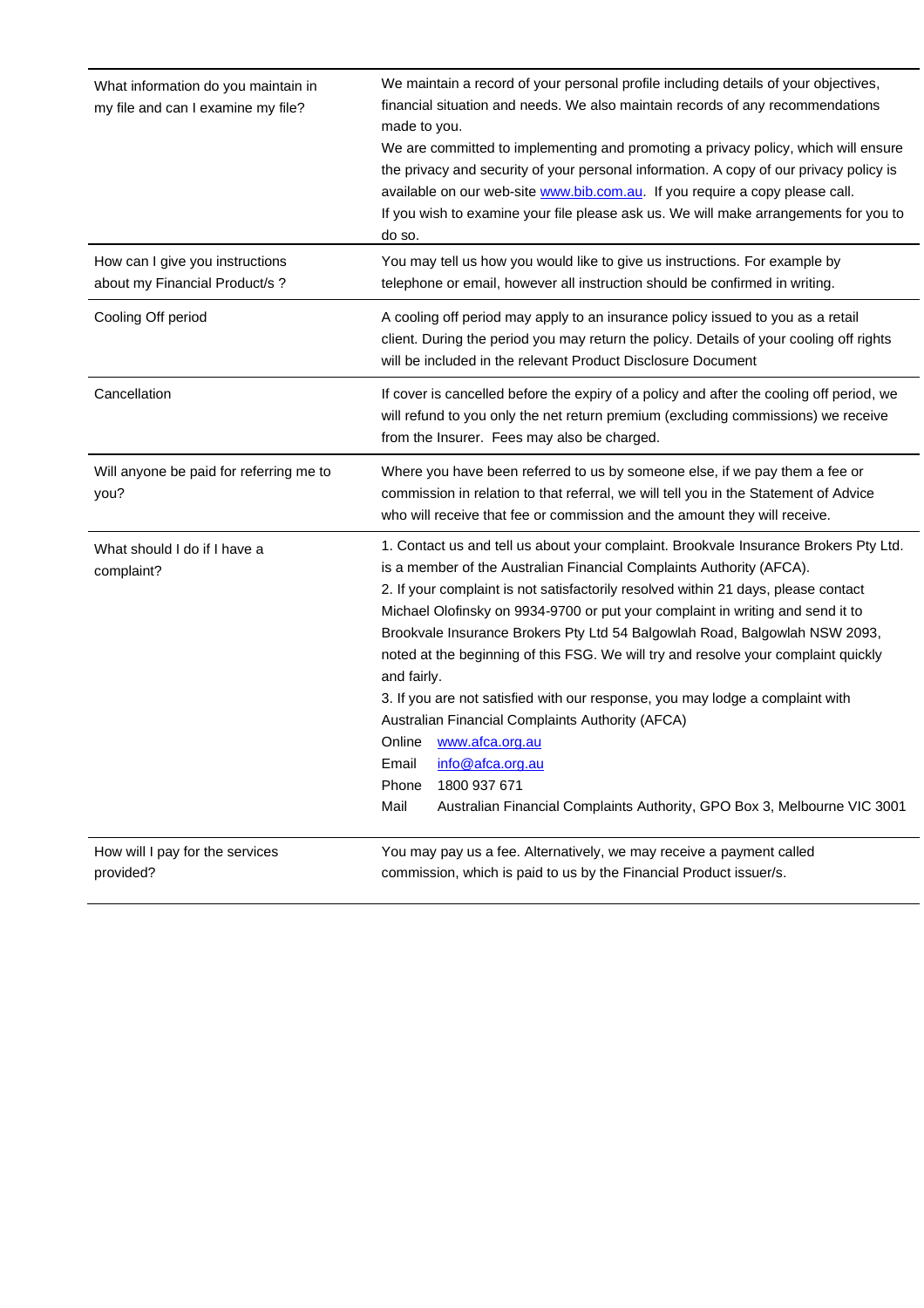| • we or our representatives or associates may receive remuneration or                                                                                                                                                                                                                                                                                                                                                                                                                                                                                                                                                                                                                                                                                                                                                                                                                                                                                                                          |
|------------------------------------------------------------------------------------------------------------------------------------------------------------------------------------------------------------------------------------------------------------------------------------------------------------------------------------------------------------------------------------------------------------------------------------------------------------------------------------------------------------------------------------------------------------------------------------------------------------------------------------------------------------------------------------------------------------------------------------------------------------------------------------------------------------------------------------------------------------------------------------------------------------------------------------------------------------------------------------------------|
|                                                                                                                                                                                                                                                                                                                                                                                                                                                                                                                                                                                                                                                                                                                                                                                                                                                                                                                                                                                                |
| the issuer of the product you buy (e.g commission that we                                                                                                                                                                                                                                                                                                                                                                                                                                                                                                                                                                                                                                                                                                                                                                                                                                                                                                                                      |
| other third parties for related services provided in connection<br>with the personal advice service (e.g premium funding)                                                                                                                                                                                                                                                                                                                                                                                                                                                                                                                                                                                                                                                                                                                                                                                                                                                                      |
| which may reasonably be expected to influence the personal advice<br>provided to you. However, it is important to note that when providing<br>personal advice we are required under the Corporations Act to always<br>act in our client's best interests. We also have policies and procedures<br>for the proper management of conflicts of interests. You can ask us for                                                                                                                                                                                                                                                                                                                                                                                                                                                                                                                                                                                                                      |
| Generally the payment we receive will be based on the amount you pay.<br>If you receive personal advice from us, we will tell you about any commissions,<br>fees and any other benefits, where possible in actual dollar amounts, in the<br>Statement of Advice. Our adviser will give you this Statement of Advice, before we<br>The commission is a percentage of the insurer's base premium (ie premium<br>excluding stamp duty, fire services levy, GST or any other government charges).<br>The rate ranges between 0% and 30%. The commission reimburses us for<br>administrative and other expenses we incur in providing our services. It also<br>covers the cost of performing the distribution functions of the insurer such as data                                                                                                                                                                                                                                                 |
| An admin fee in addition to commission when you enter into an<br>A Flat fee for arranging an insurance policy or a fee based upon the time<br>Brookvale Insurance Brokers is a Steadfast Group Limited (Steadfast) Network<br>Broker. Steadfast has exclusive arrangements with some insurers and premium<br>funders (Partners) under which Steadfast will receive between $0.5 - 2.0\%$<br>commission for each product arranged by Brookvale Insurance Brokers with those<br>As a Steadfast Network Broker, Brookvale Insurance Brokers has access to member<br>services including model operating and compliance tools, procedures, manuals and<br>training, legal, technical, banking and recruitment advice and assistance, group<br>insurance arrangements, product comparison and placement support, claims support<br>and group purchasing arrangements. These member services are either funded by<br>Steadfast, subsidised by Steadfast or available exclusively to Steadfast Network |
|                                                                                                                                                                                                                                                                                                                                                                                                                                                                                                                                                                                                                                                                                                                                                                                                                                                                                                                                                                                                |

#### **Interest**

We earn and retain interest on our trust account funds.

## **Profit Share Programs**

We do not participate in any Profit Share programs with any insurers.